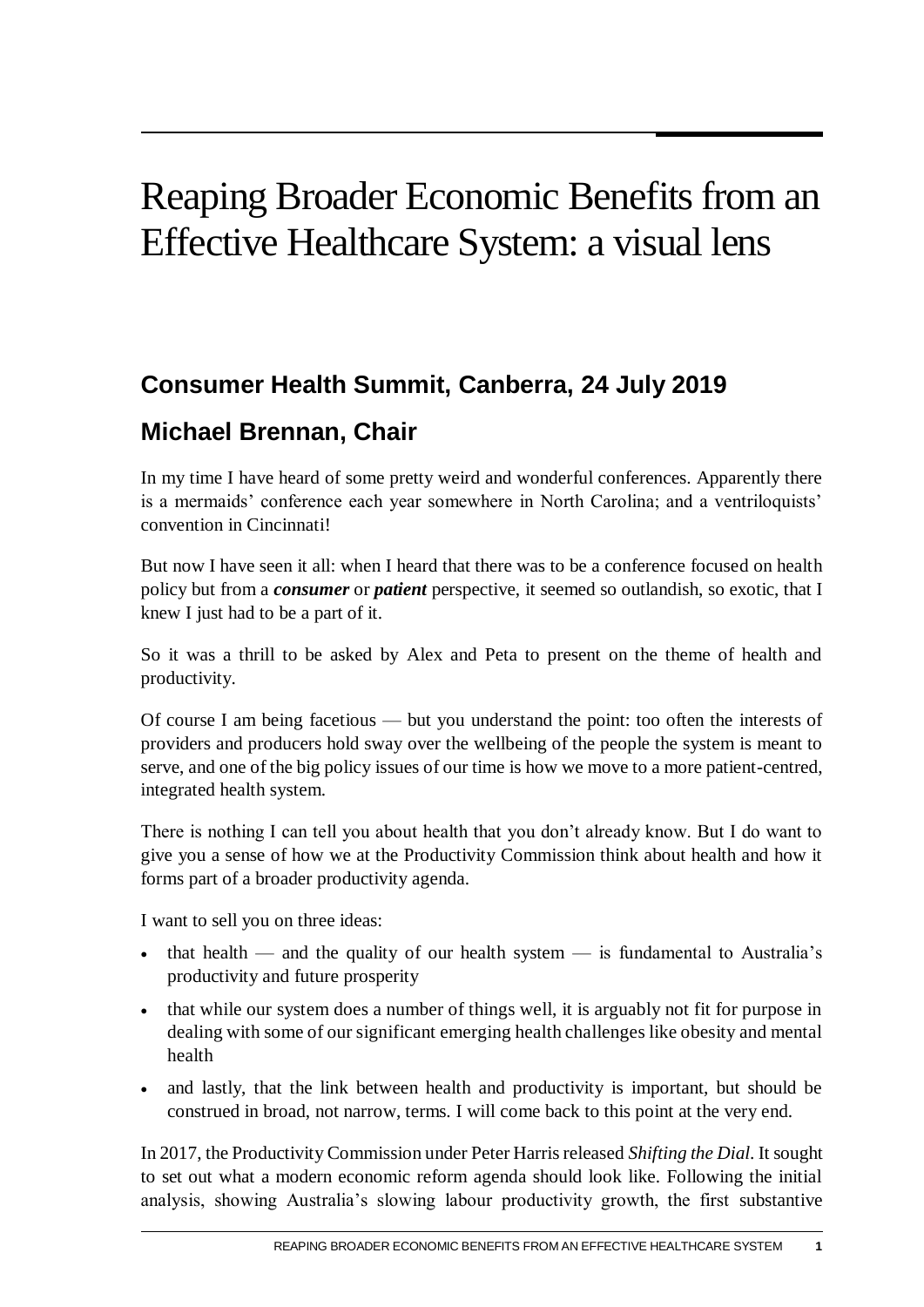chapter — supported by detailed background papers — was about health. Not tax, trade policy or industry policy, but health.

Why was that? First because health is a large and growing industry and improving productivity in the sector is a valid aim in its own right. We estimated, for instance, that some \$900 million a year was being lost due to people having to sit in doctors' waiting rooms.

But also, the document spelled out the significant dividends to the economy that can come from better health. In short, if you can encourage and enable people to find work, work more and work more productively, then you can lift GDP per capita.

But it isn't just about measurable economic output — believe it or not, we economists care about broader wellbeing; and the point is that improving health outcomes can change lives for the better.

So how productive is our health system? That's a hard question to answer. Much of our system is predicated on outputs — like our fee for service primary care system and activity based funding in hospitals. But what do we know about the outcomes?

In one sense, the broadest indicator of how we are going is average life expectancy. When we compare life expectancy to health spending as a share of GDP, Australia comes up pretty well: we spend an amount comparable to the OECD average and achieve life expectancy at the high end of the scale. Could we do better? Absolutely. Our system has had some great successes — as I will outline, but it is less well configured to deal with some of our current and emerging challenges.

Two such challenges are diabetes and mental health, impacting 5 per cent and 20 per cent of the Australian population respectively.

Chronic illness is not just increasing, but it also has a strong socio economic and age profile. This has two implications: first, to the extent that the incidence of chronic disease increases with age, it is a growing challenge given our ageing population. Second, as people age, the inequities — between the incidence of chronic disease in the lowest income quintiles compared to the highest — start to open up.

Health inequality is different to income or wealth inequality. You can address the latter partly through redistribution — taking from some to give to others, and this is what our tax transfer system largely does. But you can't directly redistribute health outcomes. You actually have to tackle the underlying causes and conditions of those who suffer ill health.

Partly due to Australians' long life expectancy, we have among the longest duration of time spent in ill health. And the share of life spent in ill health (not just the absolute years) is rising.

Meanwhile, premature death continues to impose a big human and economic cost. There is relative stability in the causes of premature death, with notably lung cancer associated with smoking still the second most important source. This is an indicator of the long shadow of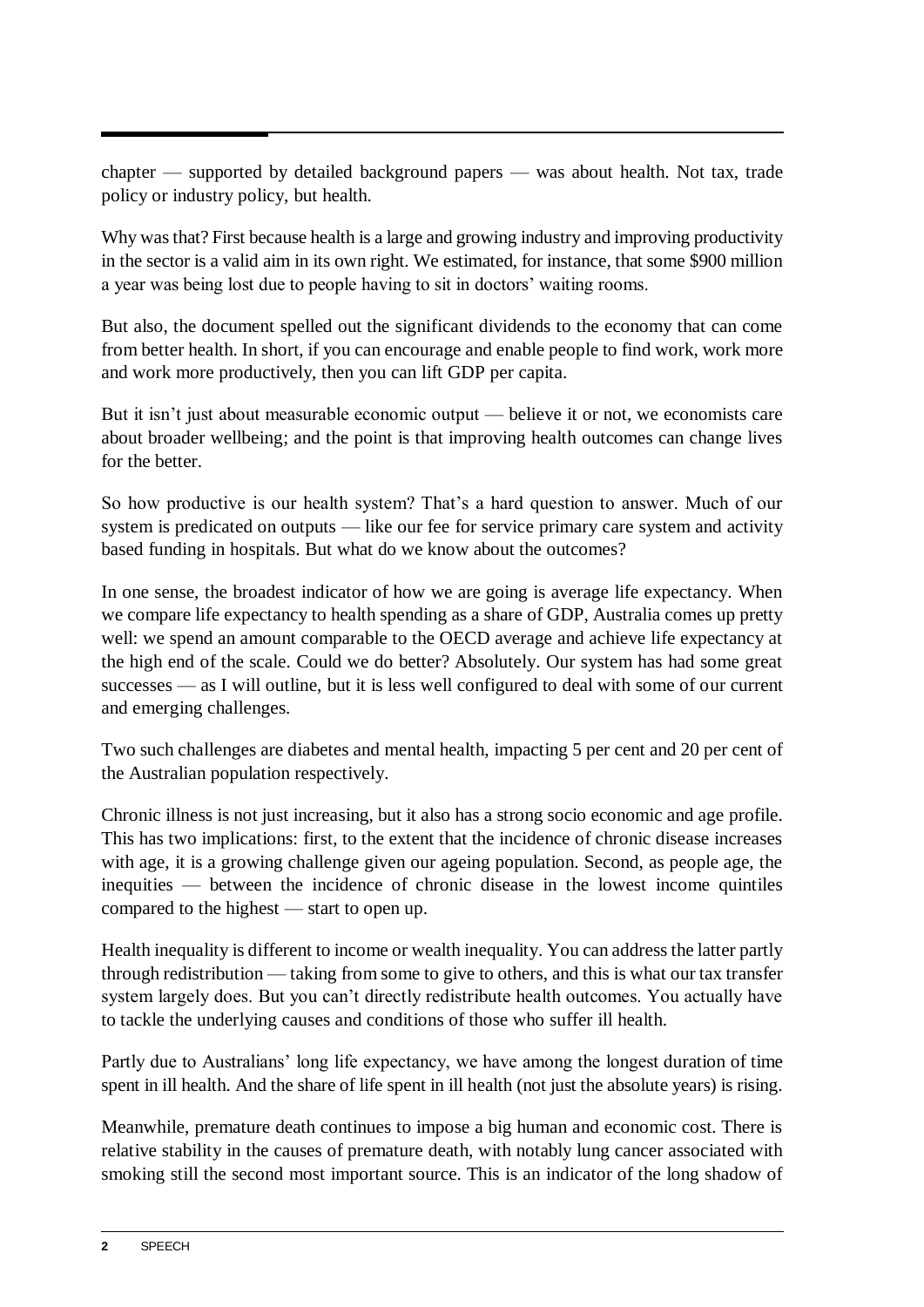past high smoking rates on subsequent health outcomes. It will take some years for this burden to fall, and among some disadvantaged communities that time will be very protracted.

The notable increase in Alzheimer's disease reflects the higher incidence of this disease in older age categories, and the rising share of the old. It is the leading cause of death among females. Higher life expectancy means higher exposure risks to the disease.

This story is accentuated when disability is concerned, with many of the prominent causes amenable to changes in environments and behaviours, and in the case of mental illness, changes in the structure and performance of the mental health system (a matter under consideration right now by the Commission).

Turning to direct economic impacts of poor health, these manifest in lower labour force participation and higher unemployment rates. There are, if policy measures are successful, potentially large economic benefits from dealing with disease more effectively.

In making this point, I want to add just a little caveat. There is some causal linkages that go the other way — namely that unemployment and disengagement can worsen or create poor health.

But this is an interesting area in its own right because it emphasises that economic policies can also affect health outcomes.

Not only do people in ill-health tend more often to be outside the labour market or to be unemployed, they are also likely to work fewer hours if they do secure a job, with that effect not much different between different age groups.

And in one sense, this situation is getting worse rather than better — the relative risk of being unemployed or not in the labour force (comparing those with, to those without, a disability) has increased since 1993. That is, the participation and employment gap has *widened*.

This is partly due to the broader rise in participation and fall in unemployment across the general population over that period. That side of the story is the good news, but it always pays to ask who is getting left behind, and those with a disability are increasingly facing labour market challenges.

Carers also bear an economic burden and are often unable to work — or if so, only for limited hours — with implications for household income and risk of poverty. Consequently, welfare dependence for carers is pronounced and often long lasting.

What much of this bears out is that in many cases there is a weak link between health treatment and getting people back to work or active in the community — unlike high quality workers' compensation and rehabilitation schemes, which focus on linking health goals with maximising work. We see this as an emerging issue in our Mental Health inquiry, and we found it to be a key deficit of Australia's veteran support system.

So what can we do about it?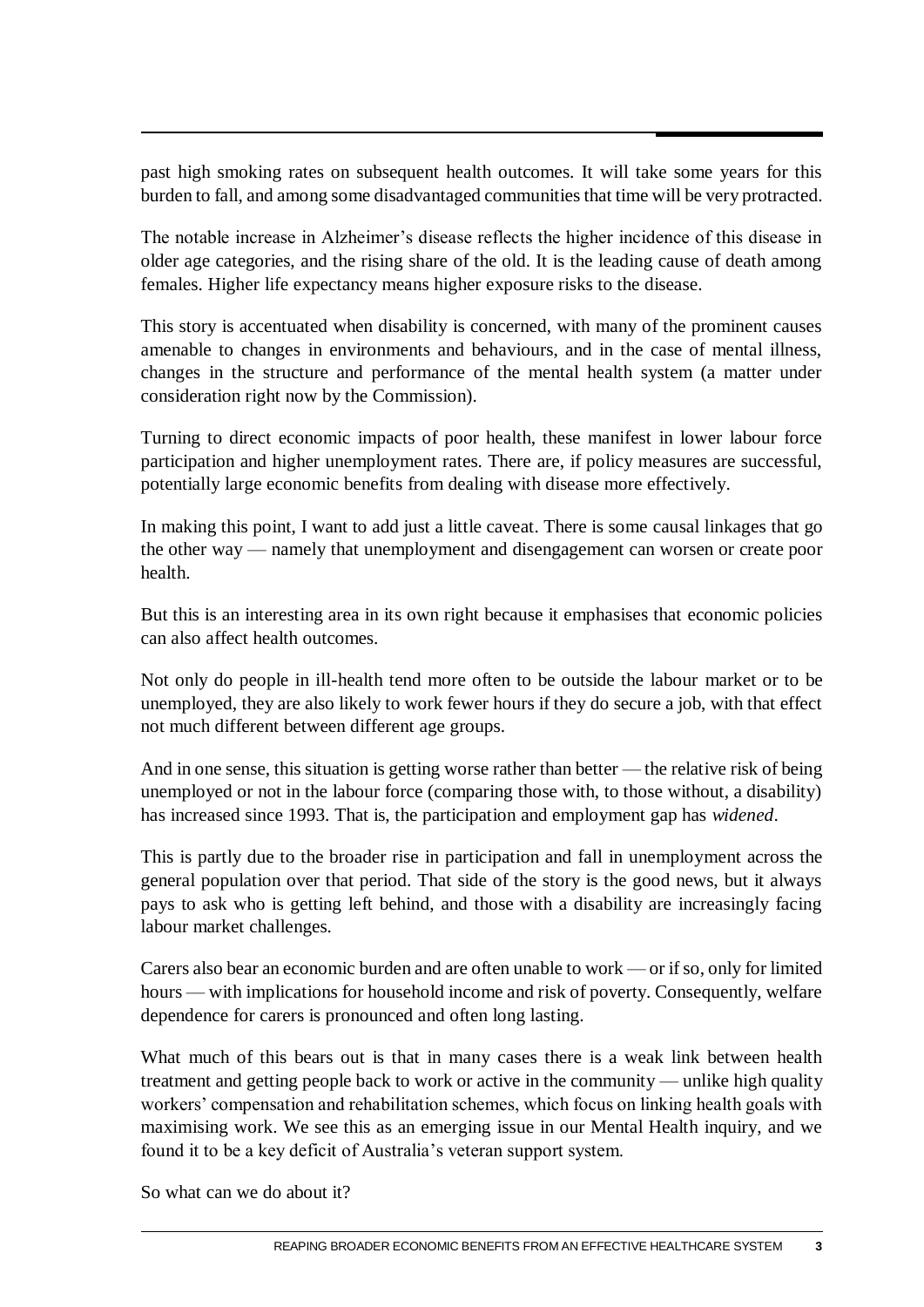The history of medicine tells us that technology and practice matter. Early reductions in morbidity reflected public health initiatives like clean water.

But some of the most profound reductions in mortality reflect technological developments, of which statins provide an extraordinary exemplar. While not the only factor at work, the reduction in mortality rates over the last century for people aged 60 years old is largely one that reflects technology. Technology has the advantage that it is relatively easy to diffuse and so can be applied to large populations.

Of course, a good system must ensure that technologies are safe, continue to be the best that there is, and past some sort of cost-benefit test.

What about prevention?

Designing cost effective early interventions is never quite as easy as it sounds. But history tells us that broad based prevention strategies can work.

The first example is in smoking, where Australia has achieved significant reductions in the daily smoking rate, and stands as an exemplar relative to global peers. How was this achieved? Through a combination of measures, including:

- ongoing education
- consumer-centred initiatives like plain packaging
- tax
- the availability of alternatives like gum and patches.

But also, as a lot of ex-smokers will tell you, the inconvenience and social stigma also played a big part in their decision to quit.

A second, and truly remarkable, example is road fatalities. If you looked at this chart of road deaths per 100,000 population in 1969 — say when Neil Armstrong set foot on the moon you would likely have predicted that the road toll would continue to rise (just like you might predict that by 2019 we would have colonised space — you would be wrong on both counts).

You can see the stark impact that seat belts had in the early 1970s and the further falls most likely led by random breath testing — in the 1980s. These two things were complemented by better and safer cars and better road technology, as well as consistent community education about the dangers of speeding, drink driving etc.

What I think is remarkable about this chart is that the fact that road fatalities per 100,000 population are materially lower today than in 1925 when a lot less people drove a lot less kilometres (and at lower speeds).

The epidemiological evidence in Australia and globally among the rich economies is that many of the factors driving death and disability could be subject to preventative strategies, rather than to direct health care for those already with disease and disability. Inevitably, this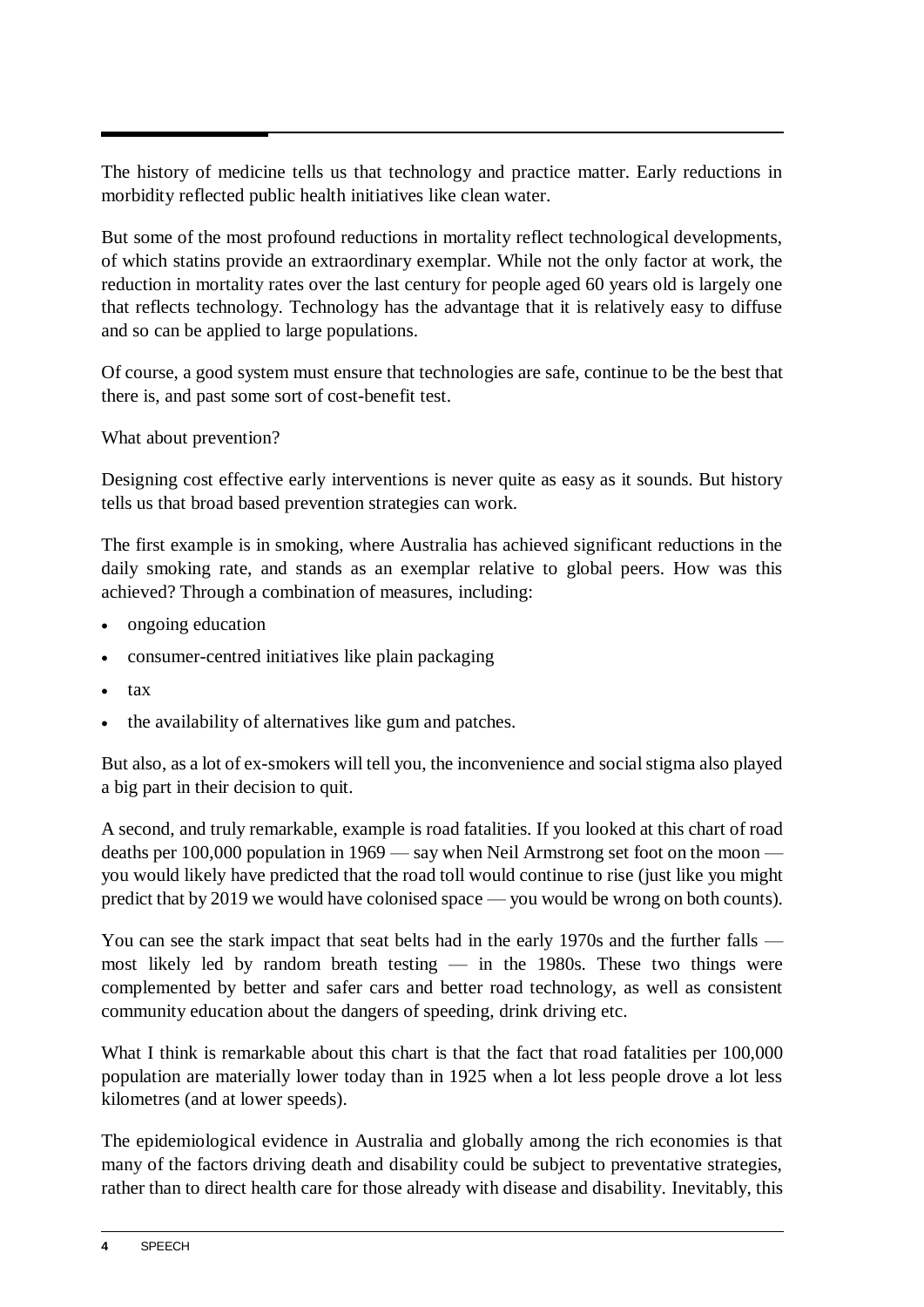requires interventions that are connected to the orthodox health system — taxes, psychosocial support, environmental changes, standards (as in vehicle emissions), labelling and education.

So both technology and broad based prevention will continue to play a role in the policy armoury.

However, the big innovation — the big reform challenge — is system change, to move to a more patient centred, integrated health system. This will probably take the form of innumerable small incremental steps which can nonetheless add up to radical change in totality.

It requires a change in clinical mindsets, to put patients at the centre of things, and develop patient-based performance measures such as patient reported experience and outcome measures (PREMs and PROMs).

Also, improving health literacy to empower consumers, and enabling real choice, which I maintain has a powerful role to play in health system reform.

It involves breaking down the funding, organisational and cultural silos in the system accentuated by multiple actors and funders. The separation of primary care and hospital care is particularly problematic.

Professional jealousies between general practice and specialities and more generally among other health professionals can lead to uncooperative cultures.

Incentives for avoiding hospitalisation — the most costly part of the system — are weak given the funding mechanisms (ABF in hospitals and fee for service in primary care). Blended models with co-funding from LHNs to PHNs could help ameliorate this.

Data is critical for evidence-based assessment of the health care system — its effectiveness and efficiency — yet is not fully used.

And evidence about what works is often slow to diffuse through the system, and we see big variations in clinical practice, not to mention cost, across the system.

Of course we should never forget that patient empowerment is a good in its own right. I repeat: economists aren't just all about the dollars!

Finally, it's not just about the health system either. It's about the labour market too. As I mentioned before, there is a bit of two way causation at play here: better health leads to higher workforce participation, but having a job can also improve health outcomes.

So in summary, productivity matters to the health system.

And health outcomes matter for productivity.